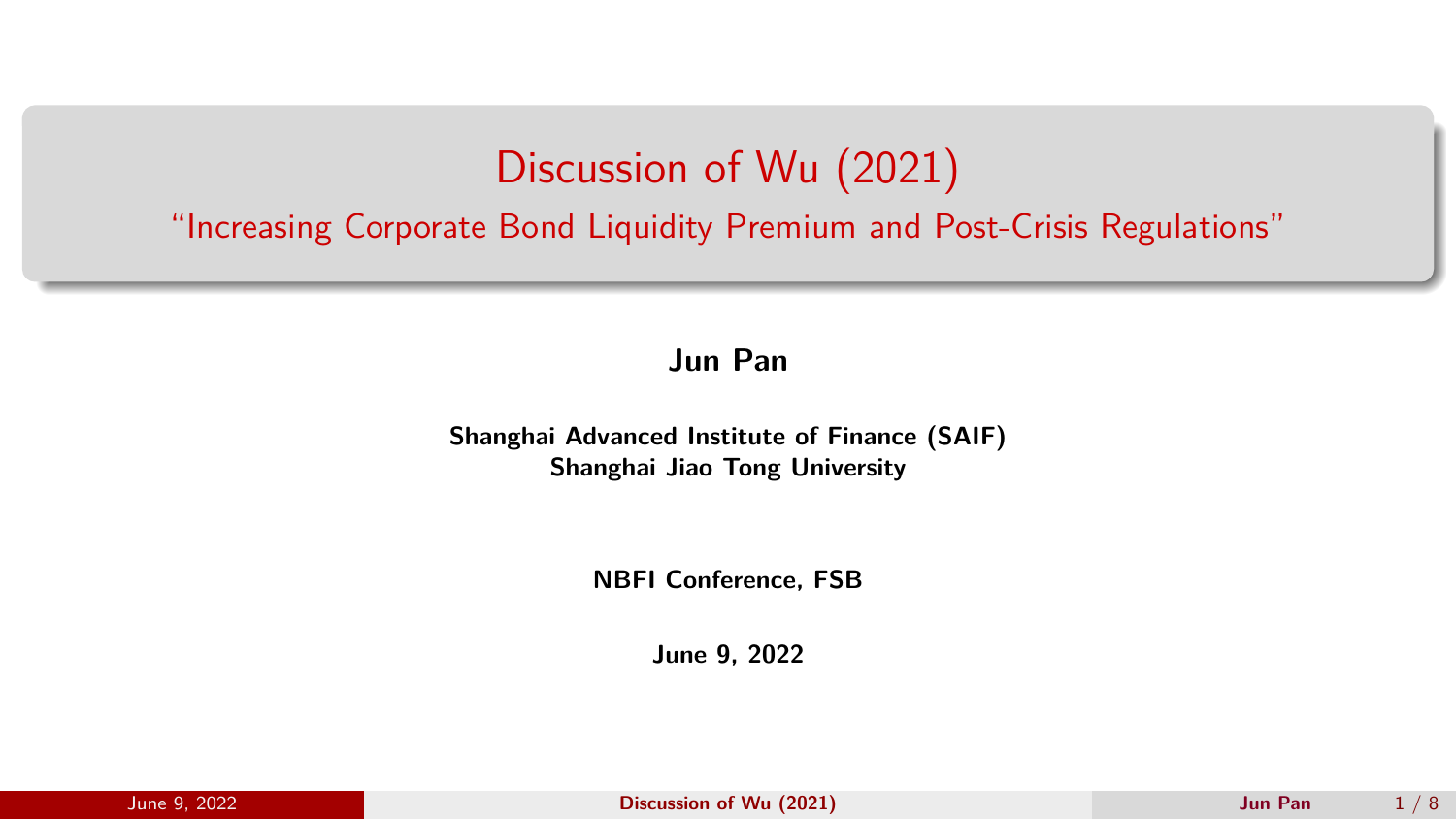### The Cross-Sectional Regression Coefficient *λ<sup>t</sup>*

**Credit Spread**<sub>*it*</sub> =  $a_t + \lambda_t$  **Bid-Ask Spread**<sub>*it*</sub> + Controls<sub>*it*</sub> +  $\epsilon_{i,t}$ 

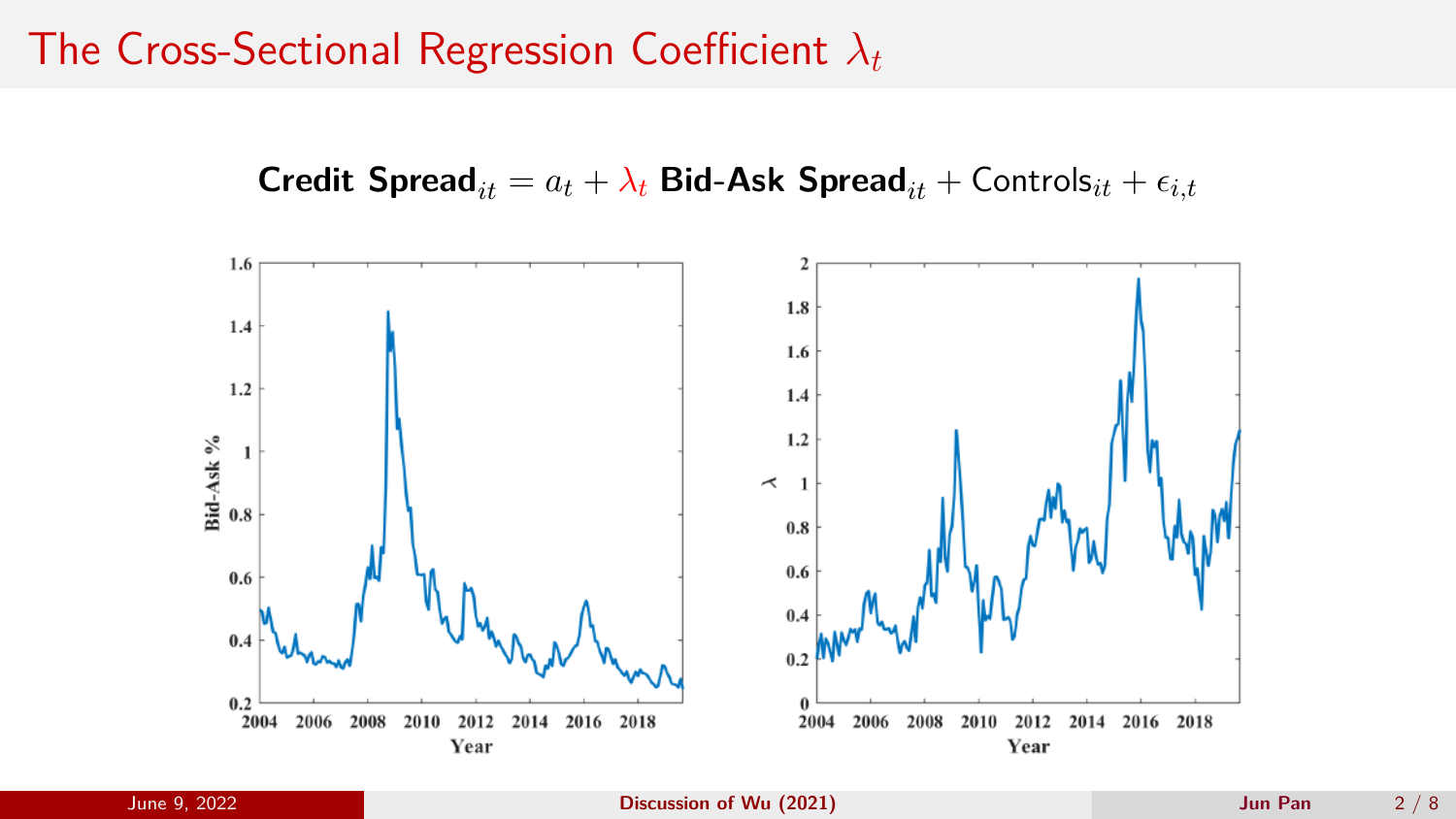## Key Insights and Main Results

- Dealers can function as
	- $\triangleright$  Brokers: matching trades.
	- $\triangleright$  Market makers: holding inventory and providing liquidity.
- Basel II.5 (announced on June 7, 2012):
	- ▶ Increase dealers' balance sheet costs for trading corporate bonds.
	- $\triangleright$  Disincentivize their willingness to hold inventory.
- Empirical results:
	- $\triangleright$  The liquidity premium increased since the financial crisis.
	- ▶ Longer trading delays due to dealers' unwillingness to provide immediacy.
	- $\triangleright$  Diff-in-diff: Basel II.5 interacted with affected bonds (yield change volatility).
	- $\triangleright$  Diff-in-diff: Volcker Rule interacted with affected dealers (lead underwriters).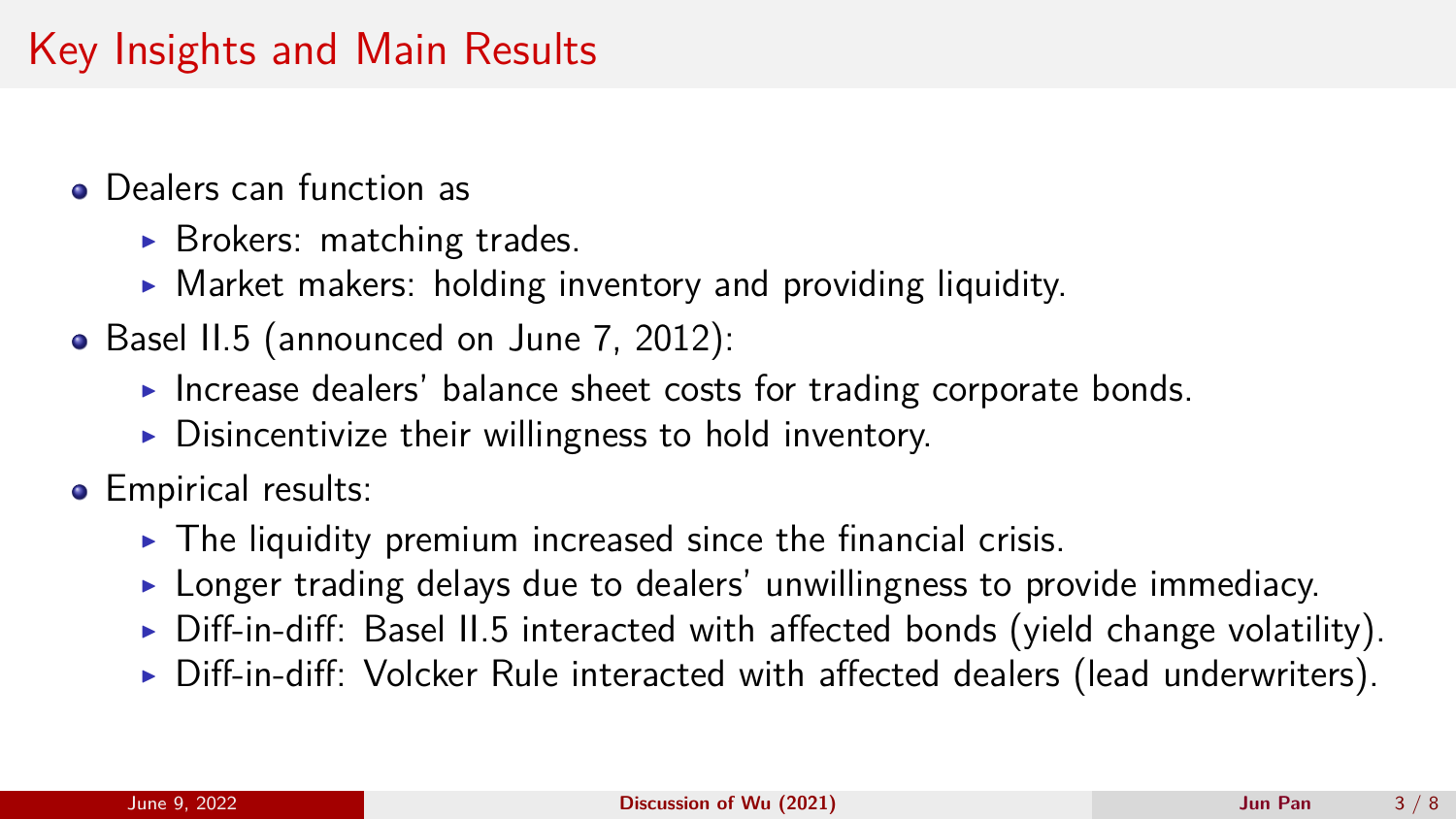# The Post-2012 Increase of  $\lambda_t$  is Mostly a High-Yield Phenomenon

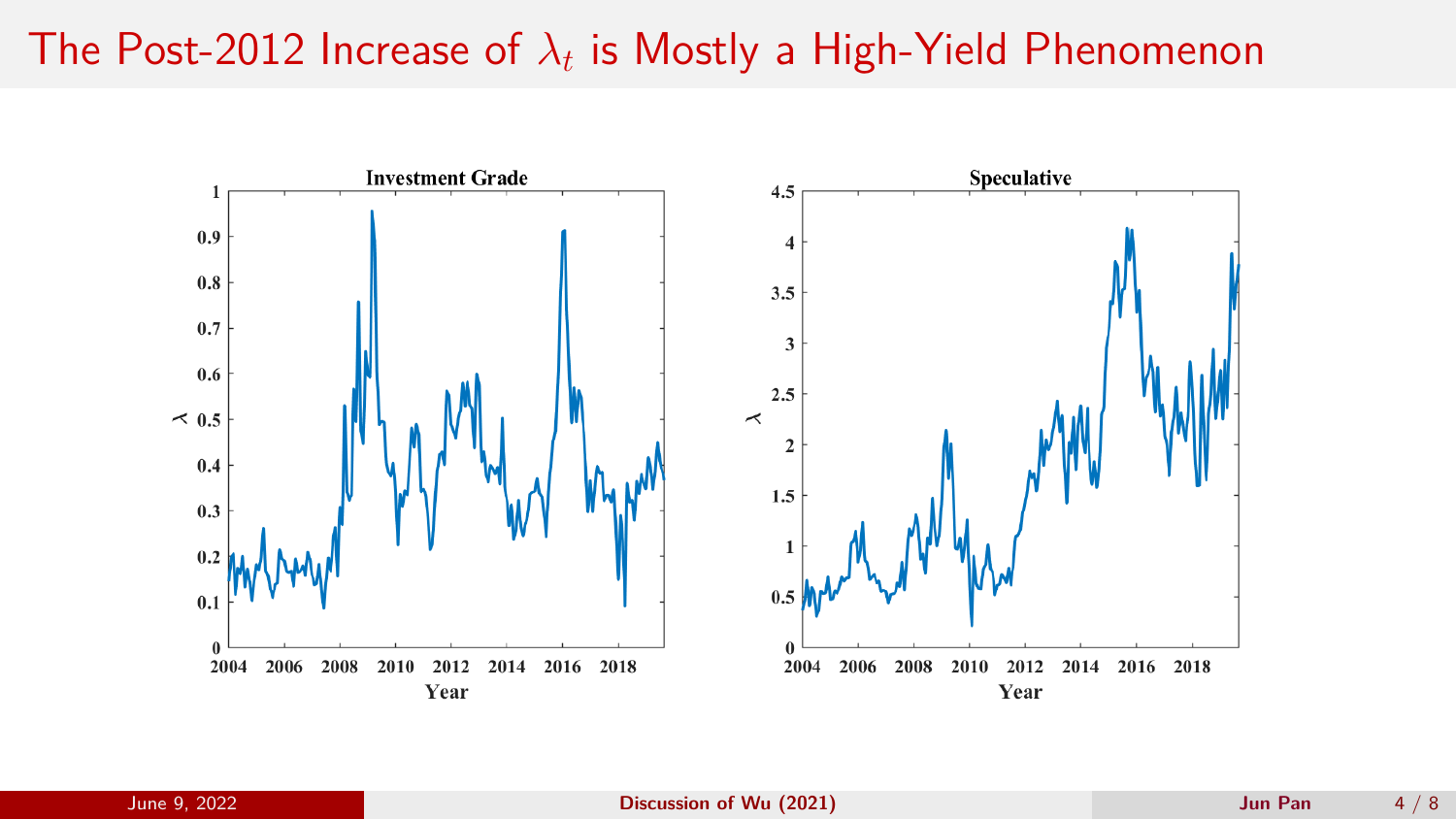## Trading Delays: Not Directly Estimated



Figure 7: Trading Delays

June 9, 2022 **[Discussion of Wu \(2021\)](#page-0-0) Jun Pan** 5 / 8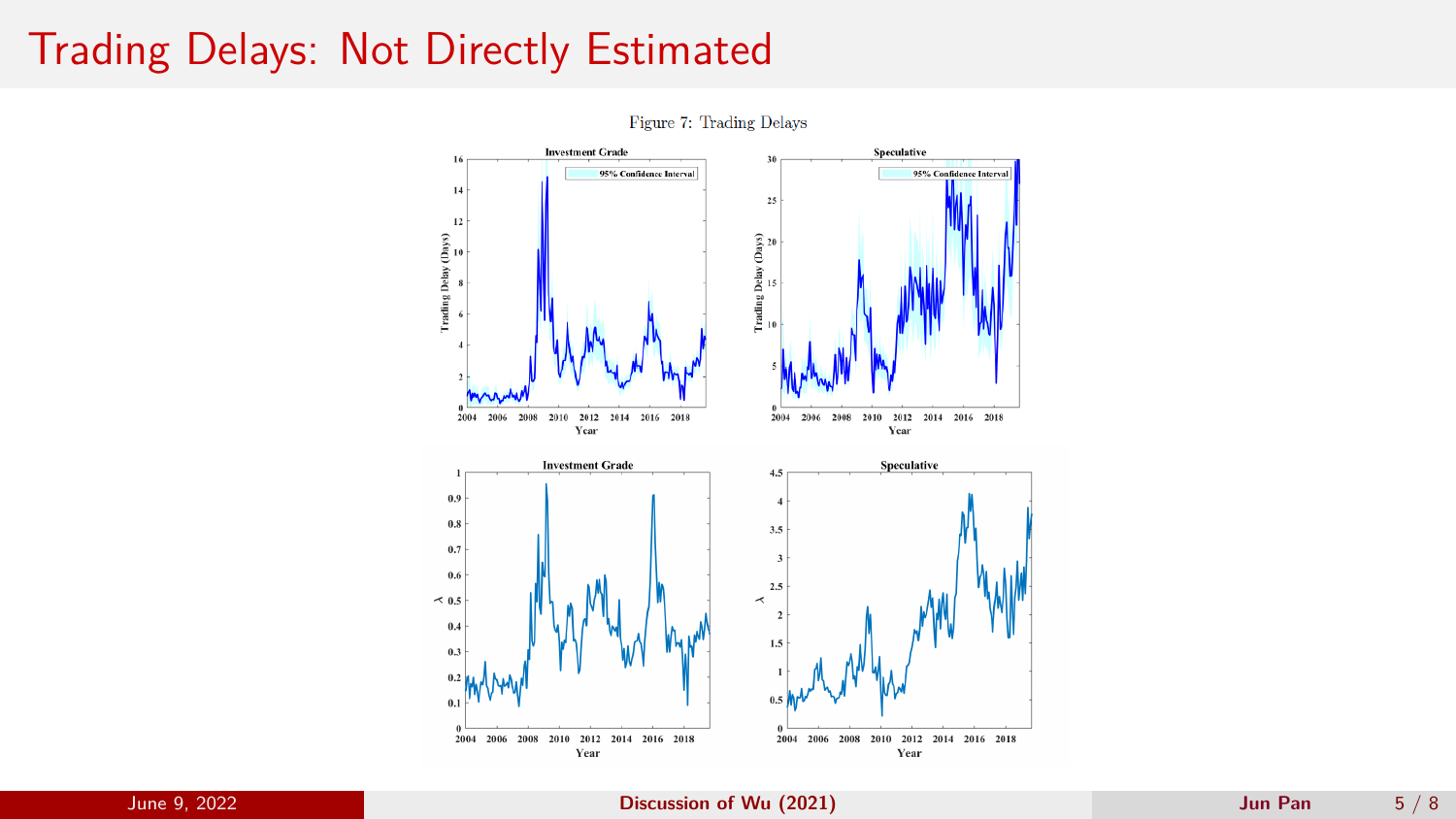### Fraction of Brokered Trades

| Rating                            | A and above           | <b>BBB</b>            | Speculative           |
|-----------------------------------|-----------------------|-----------------------|-----------------------|
| Pre-Crisis: Jan 2004 - Jun 2007   |                       |                       |                       |
| $\lambda$ Pre-Crisis              | $0.110***$<br>(6.90)  | $0.211***$<br>(15.49) | $0.645***$<br>(10.67) |
| Crisis: Jul 2007 - Apr 2009       |                       |                       |                       |
| $\lambda$ Crisis                  | $0.505***$<br>(4.96)  | $0.370***$<br>(4.32)  | $1.155***$<br>(8.85)  |
| Post-Crisis: May 2009 - May 2012  |                       |                       |                       |
| $\lambda$ Post-Crisis             | $0.402***$<br>(12.27) | $0.405***$<br>(14.47) | $0.981***$<br>(8.22)  |
| Basel II.5: Jun 2012 - Jun 2013   |                       |                       |                       |
| $\lambda$ Basel II.5              | $0.365***$<br>(8.61)  | $0.553***$<br>(17.77) | $2.021***$<br>(22.47) |
| Basel III: Jul 2013 - Mar 2014    |                       |                       |                       |
| $\lambda$ Basel III               | $0.206***$<br>(3.97)  | $0.453***$<br>(33.14) | $1.989***$<br>(23.70) |
| Post-Volcker: Apr 2014 - Sep 2019 |                       |                       |                       |
| $\lambda$ Post-Volcker            | $0.191***$<br>(8.44)  | $0.472***$<br>(11.35) | $2.665***$<br>(15.85) |

#### Table 2: Variations in  $\lambda$

#### Table A9: Fraction of Brokered Trades

| Rating                            | A and above | <b>BBB</b> | Speculative |  |
|-----------------------------------|-------------|------------|-------------|--|
| Pre-Crisis: Jan 2004 - Jun 2007   |             |            |             |  |
| Brokered Trade (%)                | 11.522      | 9.984      | 13.713      |  |
| Crisis: Jul 2007 - Apr 2009       |             |            |             |  |
| Brokered Trade (%)                | 17.755      | 19.604     | 19.470      |  |
| Post-Crisis: May 2009 - May 2012  |             |            |             |  |
| Brokered Trade (%)                | 16.284      | 18.671     | 19.531      |  |
| Basel II.5: Jun 2012 - Jun 2013   |             |            |             |  |
| Brokered Trade (%)                | 13.373      | 15.705     | 17.423      |  |
| Basel III: Jul 2013 - Mar 2014    |             |            |             |  |
| Brokered Trade (%)                | 13.667      | 14.467     | 15.773      |  |
| Post-Volcker: Apr 2014 - Sep 2019 |             |            |             |  |
| Brokered Trade (%)                | 20.790      | 22.573     | 23.511      |  |

Notes: This table provides a summary the fraction of the total customer-dealer dollar trading volume that is immediately matched within one minute and with the same quantity.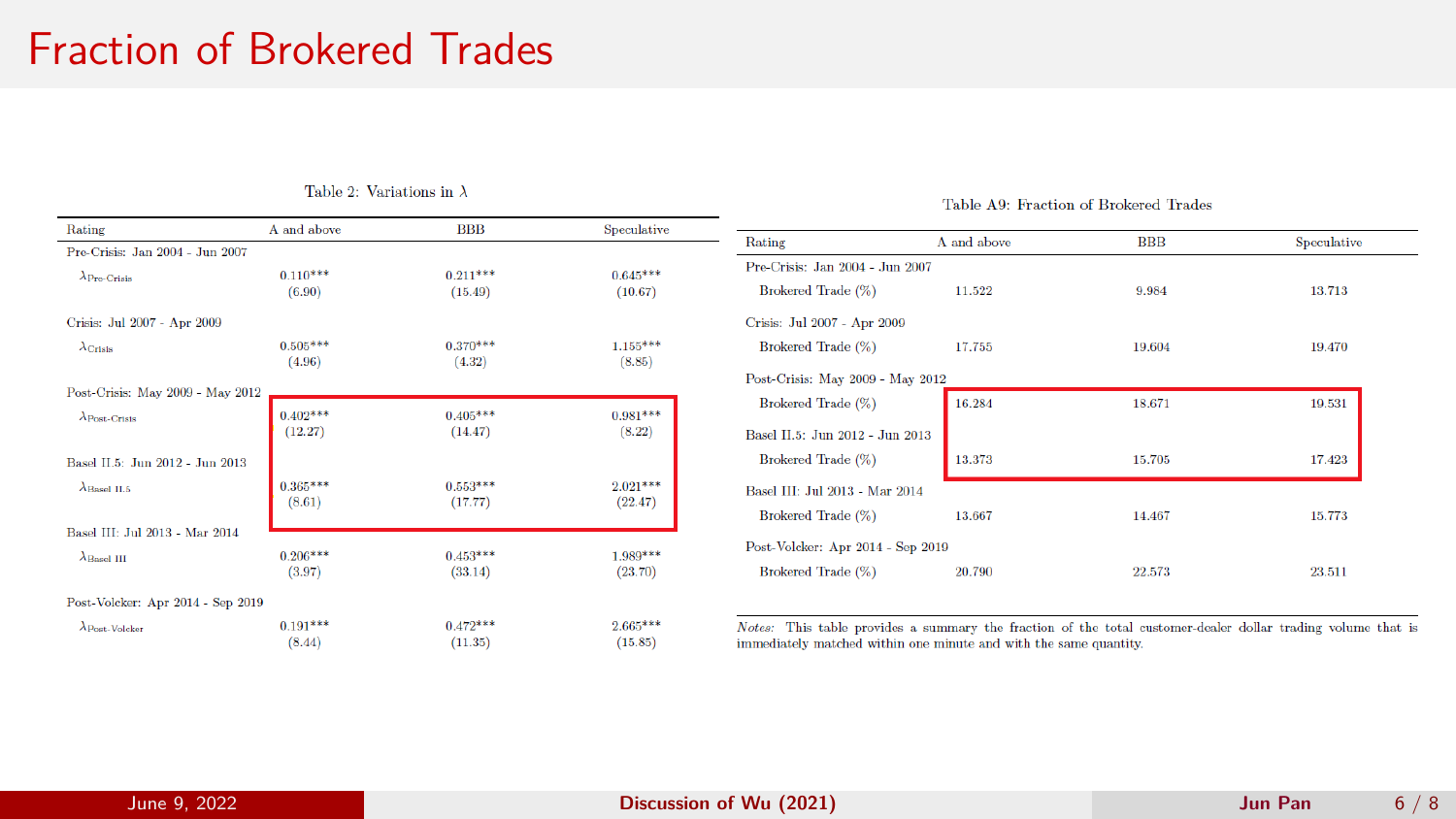# My Thoughts on *λ<sup>t</sup>*

- Not a standard test of liquidity risk premium. Used to measure liquidity:
	- $\triangleright$  Dealers' reducing provision of liquidity: This Paper.
	- $\blacktriangleright$  Investors' increasing demand for liquidity: Li and Yu (2021).
- A positive and significant *λ* is a well established empirical fact (e.g., Bao, Pan, and Wang  $(2011)$  – an indication that liquidity matters for credit pricing.
- **•** But the time-series variation of  $\lambda_t$  can be driven by many factors. For example,
	- ▶ Increased cross-sectional variation in credit spreads driven by
		- $\star$  A market-wide credit concern.
		- $\star$  A group of distressed bonds with explosive credit spreads.
	- $\triangleright$  while bid/ask spreads do not increase by the same proportion.
- Without timely controls of credit risk, the cross-sectional regression would yield a higher  $\lambda_t$ , driven by increases in credit risk (either market-wide or by a few bonds).
- A growing bond sample might also expand the cross-sectional variation in credit spreads without the same effect on bid/ask spreads.